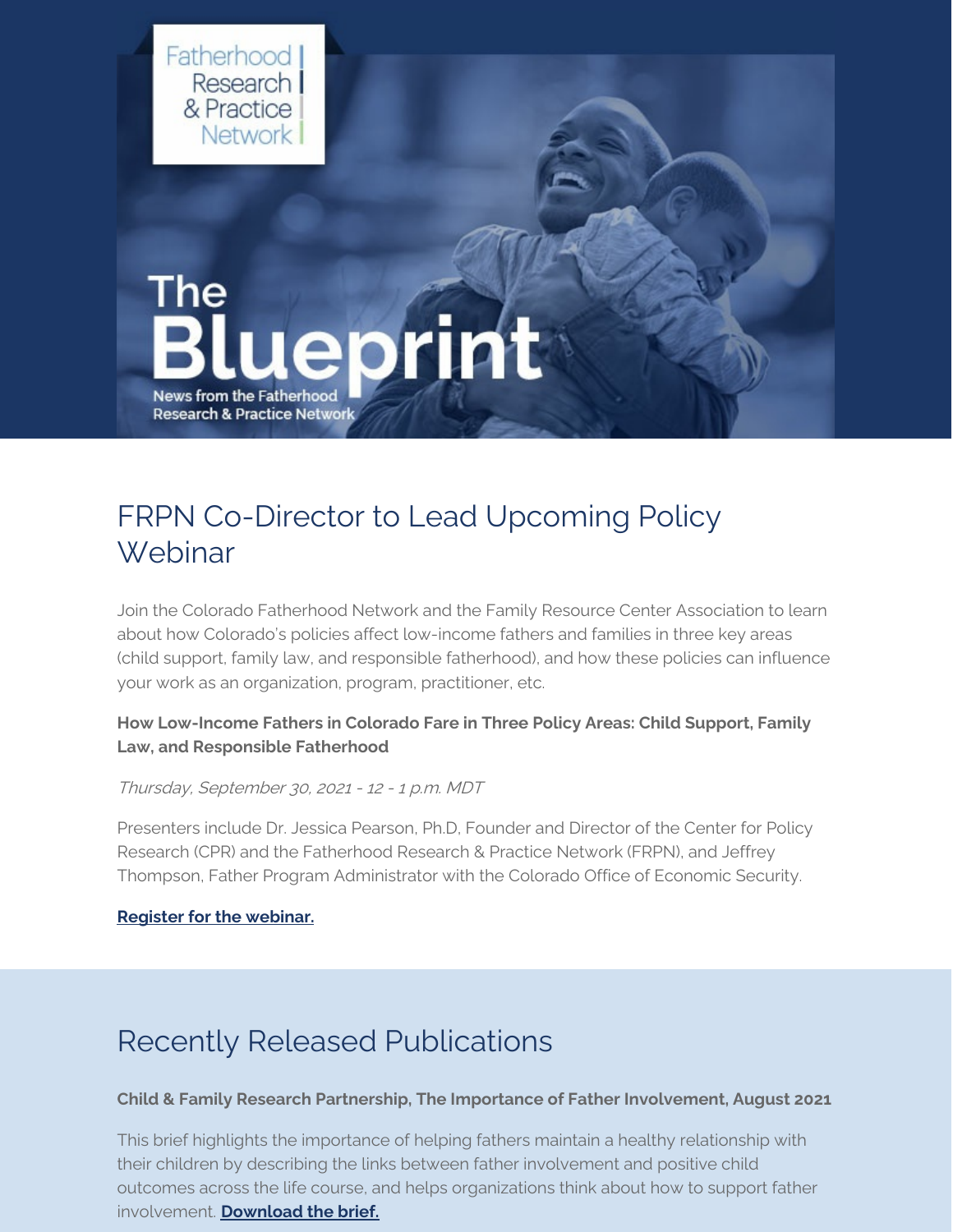**OPRE, Recognizing and Responding to Intimate Partner Violence among Spanish-Speaking Hispanic Participants of Healthy Marriage and Relationship Education Programs, September 2021**

This brief summarizes key takeaways from a case study conducted as part of the Responding to Intimate Violence in Relationship Programs project, completed in partnership with two HMRE grantees: University of Denver's Motherwise program and Family Services of Merrimack Valley (Lawrence, MA). The goal of the case study was to gather information on approaches to intimate partner violence education, screening, and referrals among HMRE programs serving Spanish-speaking Hispanic participants. **[Download](https://acf.hhs.gov/opre/report/case-study-brief-recognizing-and-responding-intimate-partner-violence-among-spanish) the brief.**

# **OPRE, State Temporary Assistance for Needy Families (TANF) Case Studies: Summary of Innovative Programs Serving People with Low Income, September 2021**

The State Temporary Assistance for Needy Families (TANF) Case Studies project is designed to expand the knowledge base on innovative approaches to help people with low income prepare for and engage in work and increase their overall stability. The nine case studies outlined in the project can inform TANF practitioners and program staff about innovative practices to support employment. The studies also can expand policymakers' and researchers' understanding of programs that support people's success in work and highlight innovative practices for future research. **[Download](https://www.acf.hhs.gov/opre/report/state-temporary-assistance-needy-families-tanf-case-studies-summary-innovative-programs) the brief.**



# Upcoming Fatherhood Webinars and Summits

**Free National Responsible Fatherhood Clearning House Webinar - Men's Health and Fatherhood: What Do Dads Need to Know?**